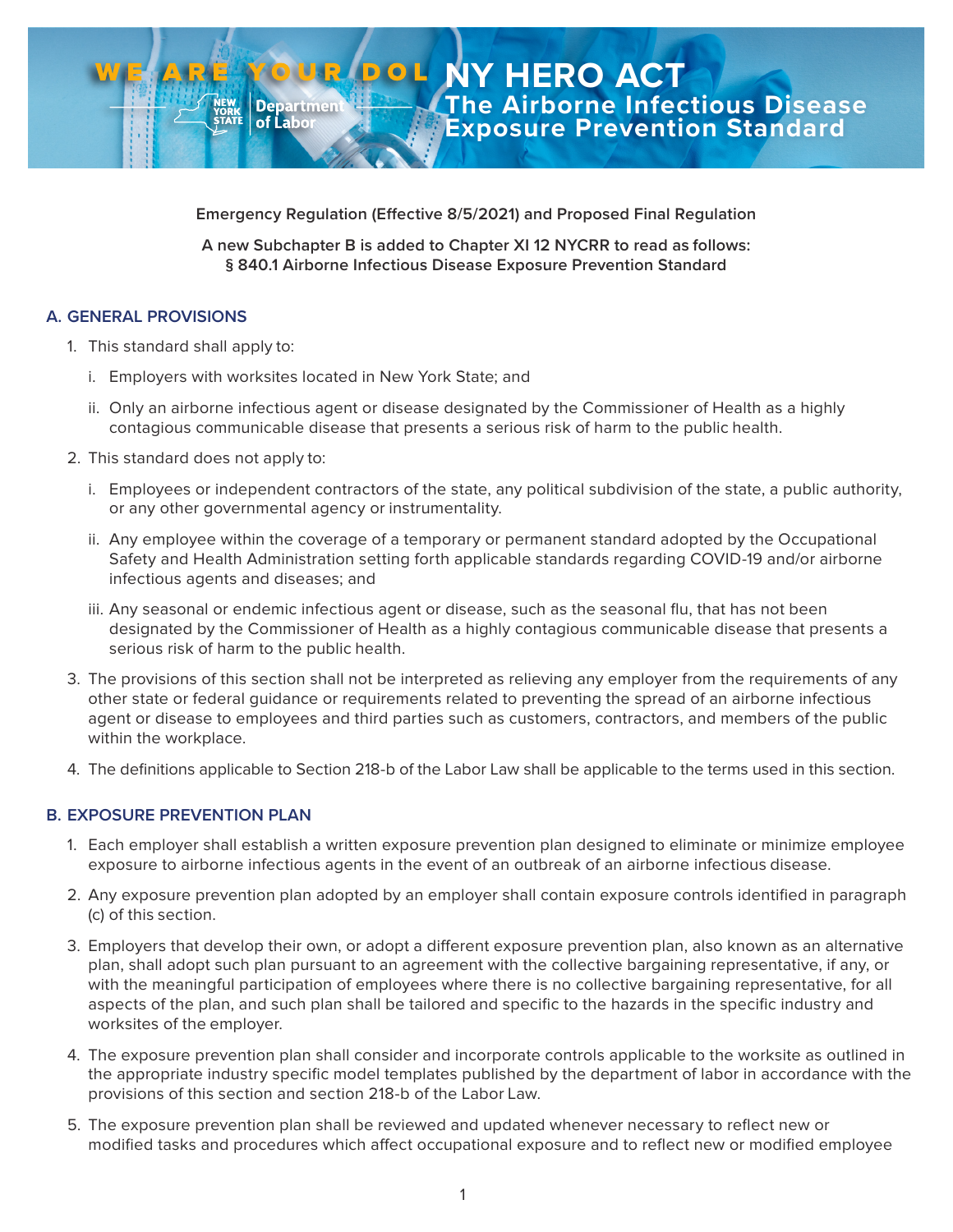assignments.

- 6. Each employer shall make the exposure prevention plan available, upon request, to all employees, employee representatives, collective bargaining representatives, independent contractors, the department of labor, and the department of health.
- 7. Verbal Review:
	- i. The employer shall conduct a verbal review of employer policies, employee rights under this section and section 218-b of the labor law, and the employer's exposure prevention plan set forth herein.
	- ii. Such verbal review shall be provided in a manner most suitable for the prevention of an airborne infectious disease, whether in person in a well-ventilated environment with appropriate face masks or personal protective equipment, or via audio or video conference technology.
- 8. Implementation of the exposure prevention plan during an outbreak of an airborne infectious disease:
	- i. When a highly contagious communicable disease is designated by the Commissioner of Health as presenting a serious risk of harm to the public health, each employer shall:
		- a. Immediately review the worksite's exposure prevention plan and update the plan, if necessary, to ensure that it incorporates current information, guidance, and mandatory requirements issued by federal, state, or local governments related to the infectious agent of concern;
		- b. Finalize and promptly activate the worksite exposure prevention plan;
		- c. Provide the verbal review as required by this section; and
		- d. Provide each employee with a copy of the exposure prevention plan in English or in the language identified as the primary language of such employees, if available, and
			- 1. Post a copy of the exposure prevention plan in a visible and prominent location at the worksite (except when the worksite is a vehicle); and
			- 2. Ensure that a copy of the exposure prevention plan is accessible to employees during all work shifts.
		- e. Employers that utilize a template exposure prevention plan prepared by the Department of Labor shall not be responsible for errors in translations relating to such.
	- ii. While the designation remains in effect, the employer shall:
		- a. Ensure that the worksite's exposure prevention plan is effectively followed by:
			- 1. Assigning enforcement responsibilities in accordance with Labor Law Section 218-b(2)(i), and ensuring that adequate enforcement of the worksite's exposure prevention plan takes place;
			- 2. Monitoring and maintaining exposure controls; and
			- 3. Regularly checking for updated information and guidance provided by State Department of Health and the Centers for Disease Control and Prevention concerning the airborne infectious disease and updating the exposure prevention plan, when necessary, so that the plan reflects current State Department of Health or Centers for Disease Control and Prevention recommended control measures.
		- b. Designate one or more supervisory employees to enforce compliance with the exposure prevention plan; this standard; and any other federal, state, or local guidance related to preventing the spread of the airborne infectious disease as applicable to employees and third parties such as customers, contractors, and members of the public within the workplace. No individual who is not a supervisory employee shall have responsibility for overseeing compliance with the requirements of the exposure prevention plan.

## **C. EXPOSURE CONTROLS**

- 1. The employer shall select and obtain appropriate exposure controls based on the types and level of exposure risks employees have during all activities performed at the worksite.
- 2. The following controls shall be included in the exposure prevention plan adopted by an employer to be used at any worksite where occupational exposure exists:
	- i. Health Screening: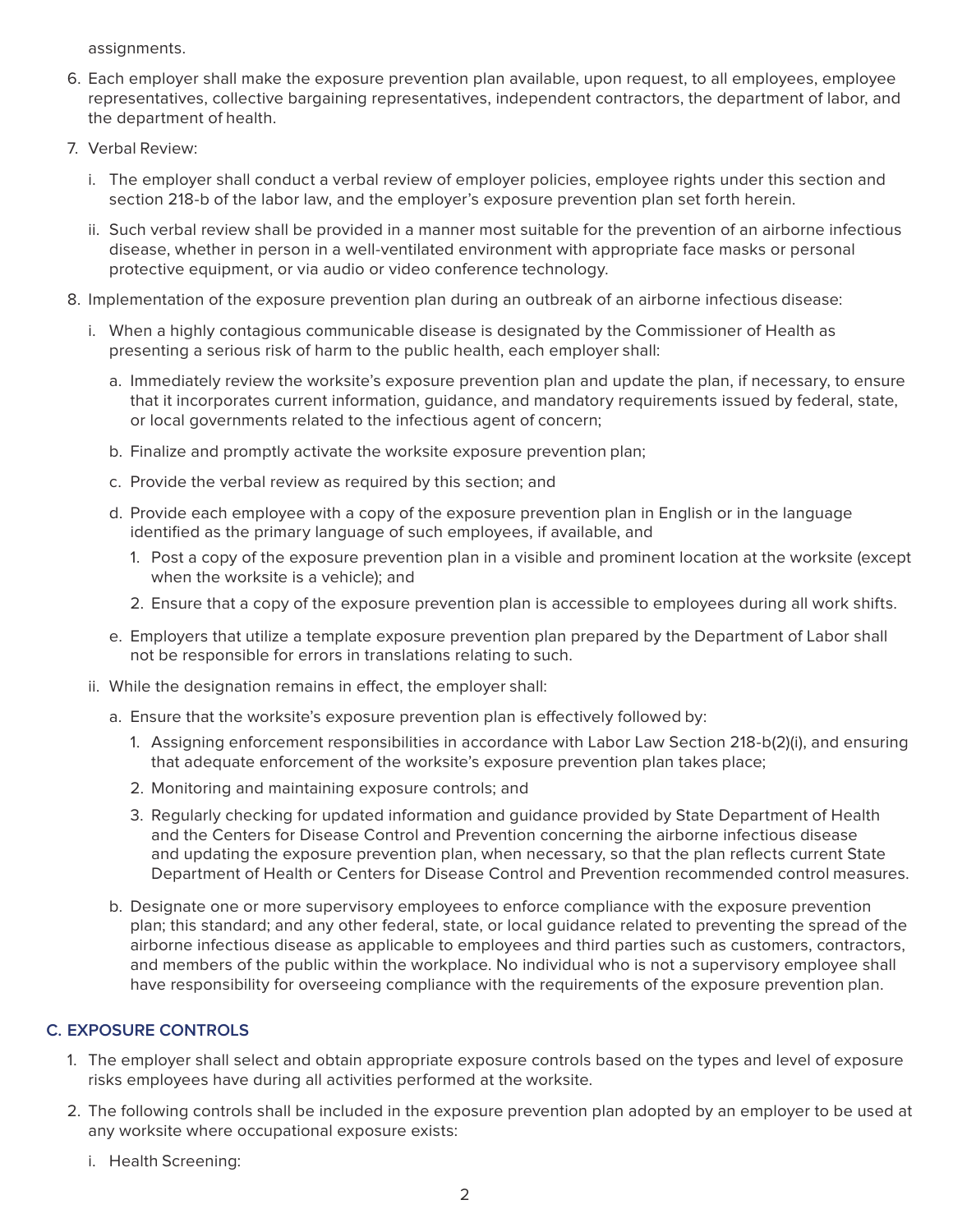- a. Health screening for the disease shall be performed at the beginning of the workday, in accordance with guidance issued by State Department of Health or the Centers for Disease Control and Prevention, as applicable. Employers must limit the exposure of other individuals to employees demonstrating any symptoms of an airborne infectious disease.
- b. Employers shall follow State Department of Health or the Centers for Disease Control and Prevention, as applicable protocols regarding testing, isolation and quarantine before allowing employees to return to the worksite and inform employees of the same.
- ii. Face Coverings:
	- a. The employer shall select and provide at no cost to employees face coverings deemed appropriate and in accordance with guidance from State Department of Health or the Centers for Disease Control and Prevention, as applicable.
	- b. The employer shall require that employees wear appropriate face coverings when physical distancing cannot be maintained and in accordance with applicable guidance from State Department of Health or the Centers for Disease Control and Prevention, as applicable.
- iii. Physical Distancing:
	- a. Physical distancing shall be used, when possible, to keep employees at least six feet apart from other individuals or as recommended by State Department of Health or the Centers for Disease Control and Prevention, as applicable during a disease outbreak.
- iv. Hand Hygiene Facilities:
	- a. The employer shall, to the extent practicable and feasible, provide handwashing facilities with an adequate supply of tepid or warm potable water, soap, and single-use towels or air-drying machines.
	- b. When provision of handwashing facilities is not practical and feasible, the employer shall provide hand sanitizing facilities and/or supplies.
	- c. The hand sanitizers provided by the employer shall be effective against the infectious agent and shall contain at least 60% alcohol or other composition determined to be appropriate by State Department of Health or the Centers for Disease Control and Prevention for the disease outbreak, as applicable.
- v. Cleaning and disinfection:
	- a. The employer shall determine and implement an appropriate plan for cleaning and disinfection that includes the methods of decontamination based upon the location, facility type, type of surface(s) to be cleaned, type of material present, tasks or procedures being performed in the area, and as otherwise directed by State Department of Health or the Centers for Disease Control and Prevention for the disease outbreak.
	- b. Surfaces known or believed to be contaminated with potentially infectious materials shall be cleaned and disinfected immediately or as soon as feasible, unless the area and surfaces can be isolated for a period of time prior to cleaning.
	- c. Surfaces contaminated with dust or other loose materials shall be wiped clean prior to disinfection, and the cleaning methods used should minimize dispersal of the dust or loose materials into the air.
	- d. Frequently touched surfaces, such as handrails, doorknobs, and elevator buttons, shall be disinfected throughout the workday and/or as recommended by State Department of Health or the Centers for Disease Control and Prevention, as applicable.
	- e. Shared tools, equipment, and workspaces shall be cleaned and disinfected prior to sharing and/or as recommended by State Department of Health or the Centers for Disease Control and Prevention, as applicable.
	- f. Common areas, such as bathrooms, dining areas, break rooms, locker rooms, vehicles, and sleeping quarters, shall be cleaned and disinfected at least daily or as recommended by State Department of Health or the Centers for Disease Control and Prevention, as applicable.
- 3. Personal Protective Equipment: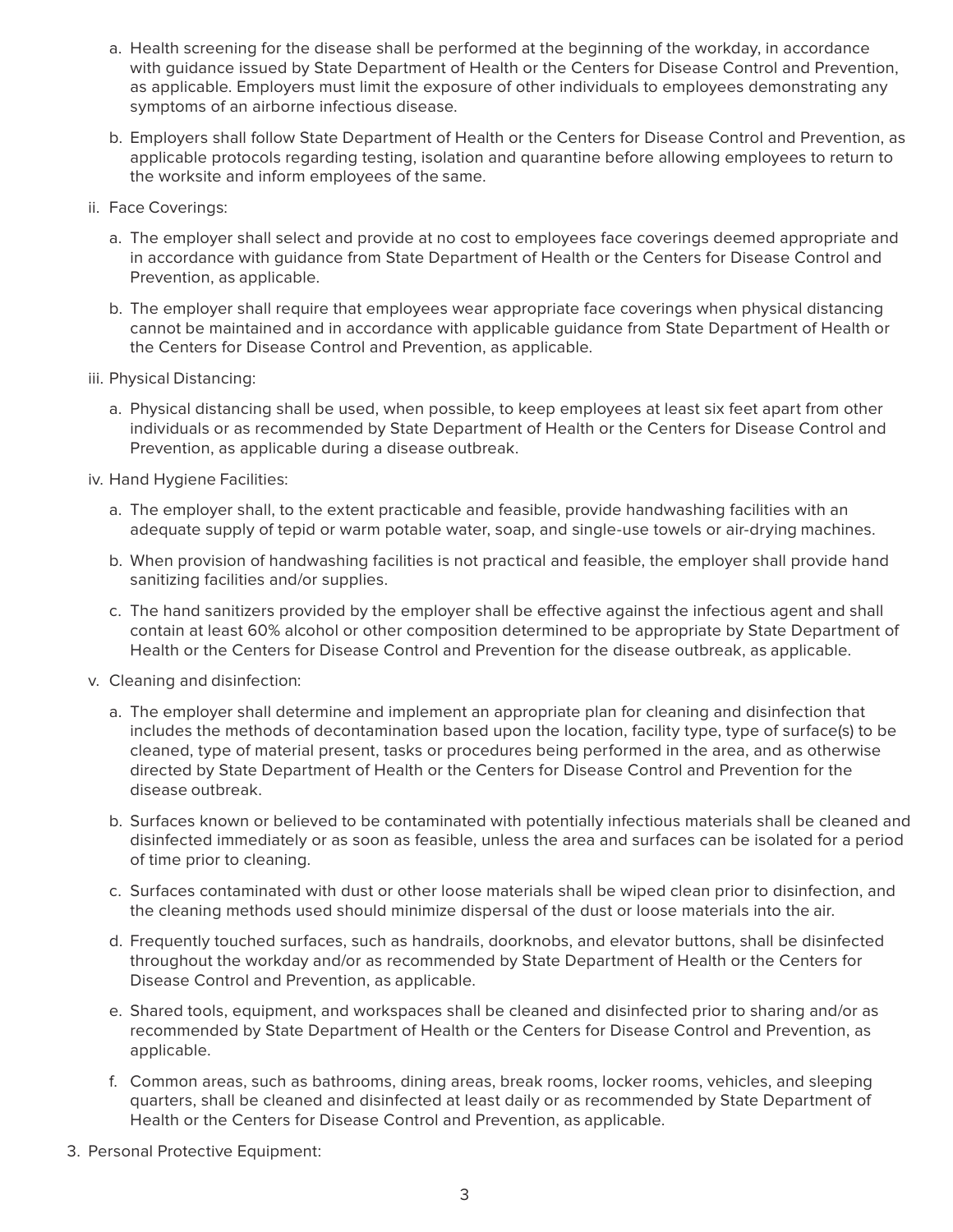- i. In addition to that required or recommended by State Department of Health or the Centers for Disease Control and Prevention, as applicable, personal protective equipment that is identified as necessary for the protection of the employee shall fit the employee, and provided, used, and maintained in a sanitary and reliable condition at the expense of the employer
- ii. The employer shall:
	- a. Provide and require employees use the personal protective equipment and other personal protective equipment deemed necessary or recommended, as applicable, by State Department of Health; and
	- b. Provide appropriate training and information to each employee required to use personal protective equipment.
- iii. Where employee-owned personal protective equipment is used at the worksite, the employer shall be responsible for ensuring that the employee-owned personal protective equipment is adequate and functioning properly.
- iv. All personal protective equipment, including employee-owned personal protective equipment used at the worksite, shall be stored, used, and maintained in a sanitary and reliable condition in order to be used at the worksite.

#### **D. ANTI-RETALIATION**

- 1. No employer, or his or her agent, or person, acting as or on behalf of a hiring entity, or the officer or agent of any entity, business, corporation, partnership, or limited liability company, shall discriminate, threaten, retaliate against, or take adverse action against any employee for:
	- i. Exercising their rights under this section or under the applicable airborne infectious disease exposure prevention plan;
	- ii. Reporting violations of Section 218-b of the Labor Law, or a plan adopted under this section to any state, local, or federal government entity, public officer or elected official;
		- a. For the purposes of this paragraph an employee shall be deemed to have reported a violation if they reasonably believe, in good faith, that a violation has occurred.
	- iii. Reporting an airborne infectious disease exposure concern to, or seeking assistance or intervention with respect to airborne infectious disease exposure concerns, to their employer, state, local, or federal government entity, public officer or elected official; or
	- iv. Refusing to work where such employee reasonably believes, in good faith, that such work exposes him or her, or other workers or the public, to an unreasonable risk of exposure to an airborne infectious disease due to the existence of working conditions that are inconsistent with laws, rules, policies, orders of any governmental entity, including but not limited to, the minimum standards provided by the model airborne infectious disease exposure prevention standard, provided that the employee, another employee, or employee representative notified the employer, of the inconsistent working conditions and the employer failed to cure the conditions or the employer had or should have had reason to know about the inconsistent working conditions and maintained the inconsistent working conditions.
		- a. Notification of a violation by an employee may be made verbally or in writing, and without limitation to format including electronic communications.
		- b. To the extent that records exist between the employer and employee regarding a potential risk of exposure, without limitation to format including electronic communications, they shall be maintained by the employer for two years after the conclusion of the designation of a high risk disease from the Commissioner of Health.\

*\*No changes have been made to the original Airborne Infectious Disease Exposure Prevention Standard, posted 7/5/2021.*